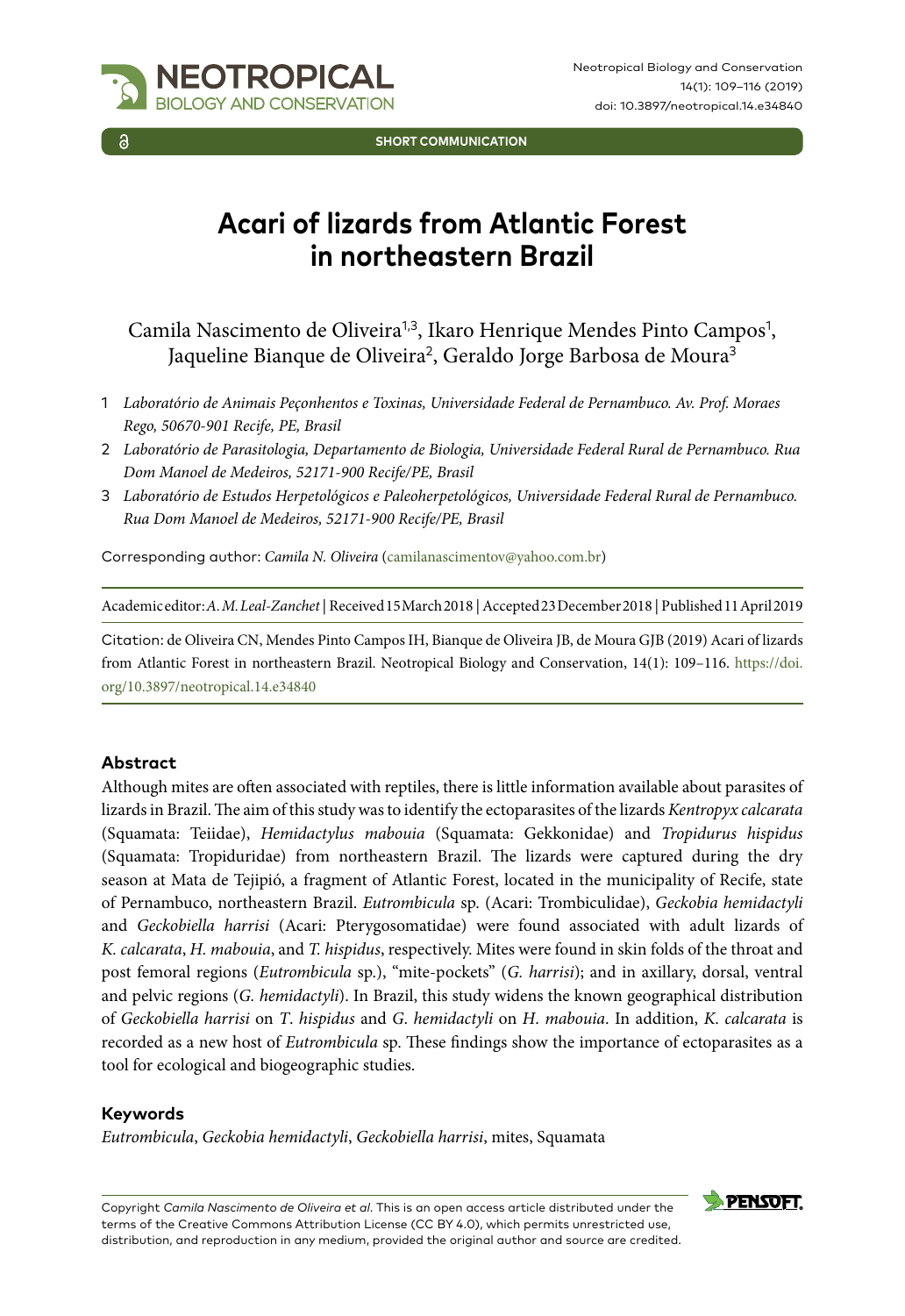## **Introduction**

Studies about host-parasite interactions are important to comprehend ecological relationships, providing information about the biology and conservation of the species (Bush *et al*. 2001). Despite this, host-parasite relationships between Acari and reptiles have received limited attention (Fajfer, 2012). Several families of mites are described as reptile ectoparasites (Fajfer, 2012), but only the families Harpirhynchidae (Fain, 1964), Heterozerconidae (Flechtmann and Johnston, 1990), Trombiculidae (Carvalho *et al*. 2006; Rocha *et al*. 2008; Delfino *et al*. 2011; Menezes *et al*. 2011), Pterygosomatidae (Delfino *et al*. 2011) and Macronyssidae (Barbosa *et al*. 2006) have been recorded from Brazilian Squamata. In lizards, morphological characteristics that facilitate the attachment of ectoparasites are the "mite-pockets" (Bertrand and Modrý, 2004), imbricate scales (Menezes *et al*. 2011), skin folds (Bauer *et al*. 1990; Carvalho *et al*. 2006), axillary and post-femoral regions (Delfino *et al*. 2011). "Mite-pockets" are structures formed by skin folds popliteal position, which is open when extended and closed when it is flexed, housing damaging mites (Bertrand and Modrý, 2004).

The lizard *Kentropyx calcarata* Spix 1825 (Squamata, Teiidae) has a wide distribution in forested habitats in the Amazon and the Atlantic Forest (Avila-Pires, 1995), but it can also be associated with forest edge (Morato *et al*. 2011) and disturbed areas (Prudente *et al*. 2013). *Hemidactylus mabouia* (Moreau de Jonnès 1818) (Squamata, Gekkonidae) is an exotic species of lizard from Africa, without micro-environmental specificity that shows a close relationship with anthropic and perianthropic environments and occupies microhabitats, such buildings (Vrcibradic *et al*. 2011). *Tropidurus hispidus* (Spix 1825) (Squamata, Tropiduridae) is found in open areas but it can also be associated with forest edge (Morato *et al*. 2011) or be a generalist regarding to its habitat (Van Sluys *et al*. 2004; Miranda *et al*. 2012). This species is in constant contact with human inhabited areas (Vitt *et al*. 2008).

In the current study, we documented mites infesting free-living lizards *K. calcarata*, *T. hispidus* and *H. mabouia* in a fragment of the Brazilian Atlantic Forest. This study was developed at Mata de Tejipió (08°05'45.59"S; 34°57'04.91"W), a fragment of Atlantic Forest located in the municipality of Recife, state of Pernambuco, northeastern Brazil. The area has 172 ha of tropical rain forest in secondary stages of regeneration (Feitosa, 2004), including areas of buildings reserved for military activities. The capture of the lizards occurred during the dry season, with the use of pitfall traps, drift fences and by active search, authorized by Instituto Chico Mendes de Conservação da Biodiversidade (ICMBio Nº 31795-1) and approved by Comitê de Ética e Experimentação Animal da Universidade Federal Rural de Pernambuco (CEUA-UFRPE Nº 064/2013).

Captured lizards were restrained manually, examined visually, and all detected ectoparasites were collected and preserved in 70% ethanol. The anatomical sites occupied by ectoparasites were recorded. Lizards were released at the same locations of the captures.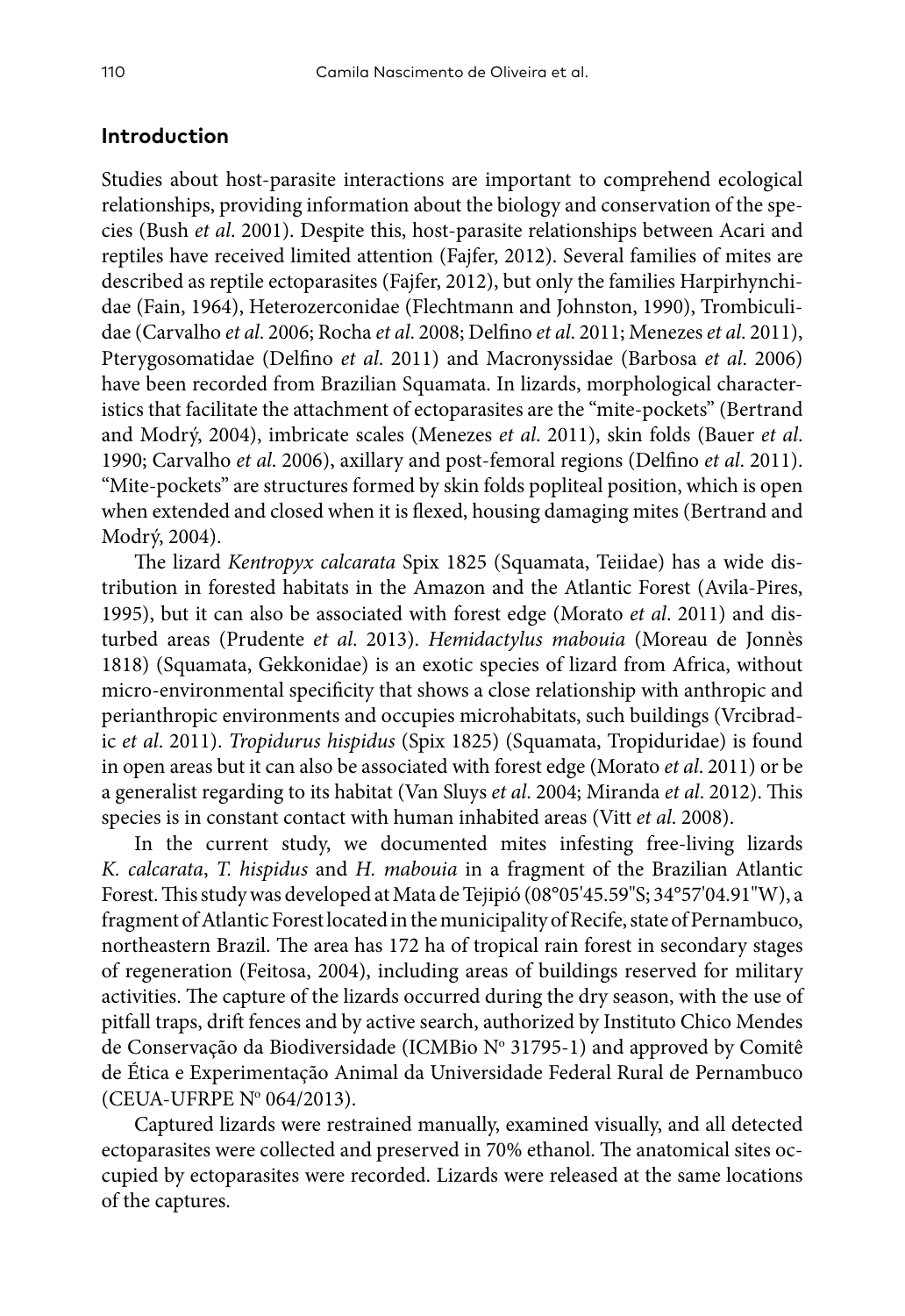

**Figure 1.** Light microscopy photographs of the mite specimens found infesting lizards in the Atlantic Forest, northeastern Brazil. *Geckobia hemidactyli* (A and B); *Eutrombicula* sp. (C and D) and *Geckobiella harrisi* (E).

Mites were mounted on permanent slides in Hoyer's medium for subsequent identification based in Lawrence, 1936; Bochkov and Mironov, 2000 (*Geckobia hemidactyli*); Jack, 1964 (*Geckobia hemidactyli* and *Geckobiella harrisi*); Paredes-León *et al*. 2012 (*Geckobiella harrisi*); Brennan and Goff, 1977; Loomis and Wrenn, 1984; Daniel and Stekol'nikov, 2004 (*Eutrombicula* sp.). Mites were deposited in the Coleção Parasitológica do Laboratório de Parasitologia da Universidade Federal Rural de Pernambuco (LAPAR-UFRPE), *Eutrombicula* sp. (CP-LAPAR 79), *Geckobia hemidactyli* (CP-LAPAR 80) and *Geckobiella harrisi* (CP-LAPAR 81).

Twenty-nine lizard specimens were captured including *Tropidurus hispidus* (Squamata: Tropiduridae) (n=13), *Hemidactylus mabouia* (Squamata: Gekkonidae) (n=11) and *Kentropyx calcarata* (Squamata: Teiidae) (n=5). Specimens of *K. calcarata* were captured inside the forest, and the other lizards were captured at the edge of the forest in proximity to buildings.

Three adult lizards (10.3%) were infested with mites (larvae and adults). *Eutrombicula* sp. (Acari: Trombiculidae) (n=28), *Geckobia hemidactyli* Lawrence 1936 (n=18) and *Geckobiella harrisi* Davidson 1958 (Acari: Pterygosomatidae) (n=2) (Figure 1) were found on *K. calcarata*, *H. mabouia* and *T. hispidus*, respectively. Mites were found on skin folds of the throat and post femoral regions (*Eutrombicula* sp.), and in axillar, dorsal, ventral and pelvic regions (*G. hemidactyli*). *Geckobiella harrisi* was found in the mite-pockets.

Little information is available about the parasites of lizards in Brazil, particularly in the northeast region. The infestation prevalence recorded in this study is lower than reported in other studies with lizards of different habitats from Brazil (Cunha-Barros and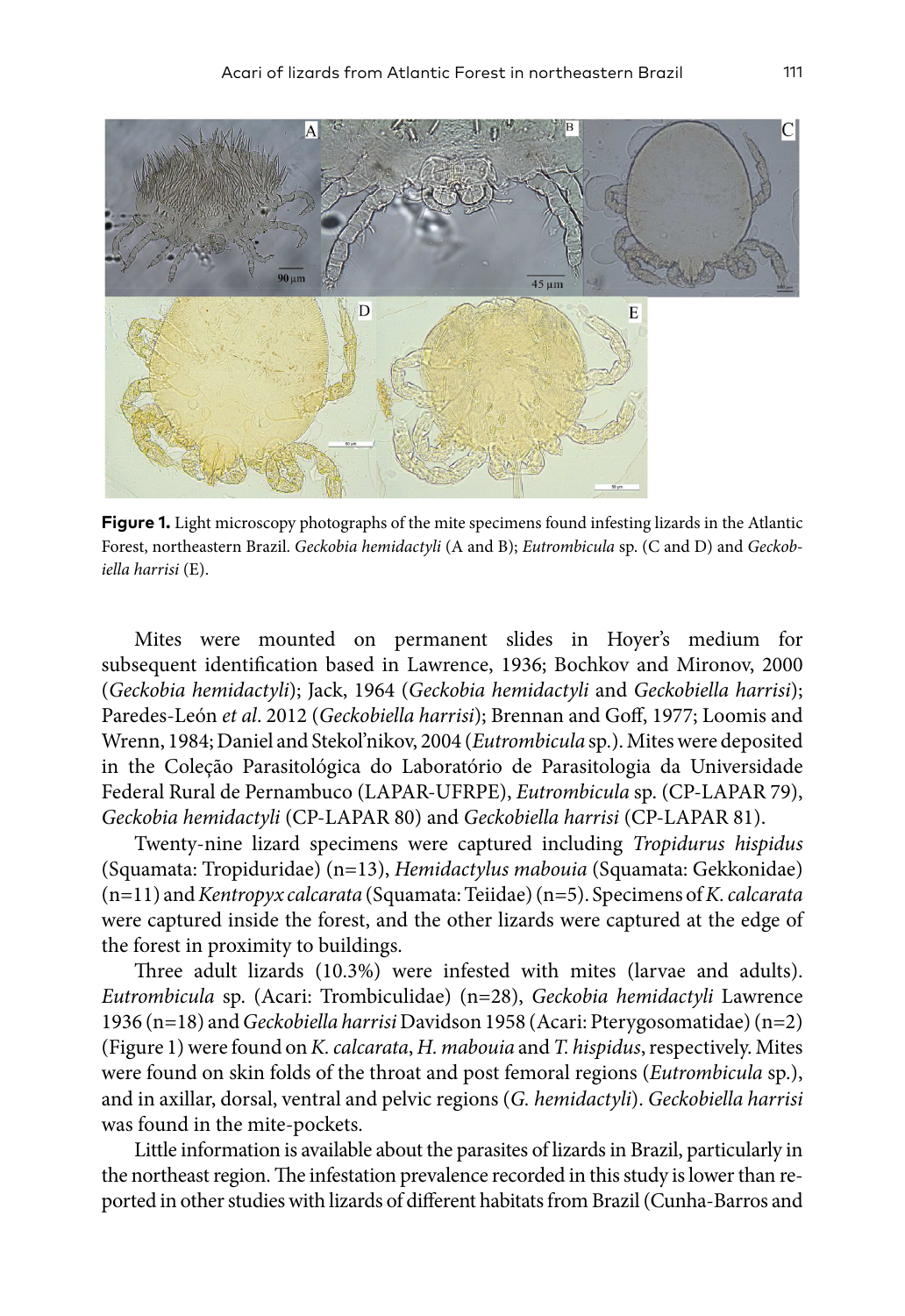Rocha, 2000; Rocha *et al*. 2008; Delfino *et al*. 2011) where the infestation prevalence of *E. alfreddugesi* ranges from 5% to 100% (Delfino *et al*. 2011). According to Fajfer (2012), the highest and most varied ectoparasite prevalence is noted for temporary ectoparasites of reptiles. In this study, both permanent (*G. hemidactyli* and *G. harrisi*) and temporary ectoparasites (Eutrombicula) were identified, which was also recorded by Delfino *et al*. (2011) on *T. hispidus* from the state of Ceará, northeastern Brazil.

*Kentropyx calcarata* represents a new record for *Eutrombicula* sp. The genus *Eutrombicula* comprises nearly 80 species into six groups involving 30 unnamed species (Loomis and Wrenn, 1984; Daniel and Stekol'nikov, 2004). According to Daniel and Stekol'nikov (2004), further taxonomic investigations and descriptions of new *Eutrombicula* species are needed, especially in South America. The parasitism by larvae (chiggers) of *Eutrombicula* has been reported in Brazil on *Mabuya agilis*  Raddi 1823, *M. macrorhyncha* Hoge 1947, *Cnemidophorus littoralis* Rocha, Araújo, Vrcibradic & Costa 2000, *Ameiva ameiva* Linnaeus 1758 (Cunha-Barros and Rocha 2000, Cunha-Barros *et al*. 2003), *T. hispidus*, *T. semitaeniatus* Spix 1825, *T. erythrocephalus* Rodrigues 1987, *T. cocorobensis* Rodrigues 1987, *T. itambere*  Rodrigues 1987, *T. oreadicus* Rodrigues 1987, *T. torquatus* Wied 1820 (Carvalho et al. 2006, Rocha et al. 2008, Delfino et al. 2011, Menezes et al. 2011), *Plica plica* (Linnaeus 1758) and *P. umbra* (Linnaeus 1758) (Gomides *et al.* 2015). This diversity of parasitized hosts, including humans, indicates that parasitism by *Eutrombicula* is not host specific (Clopton and Gold 1993, Fajfer 2012).

*Geckobia hemidactyli* is a parasite of Gekkonidae, including *H. mabouia*, *H. tasmani* Hewitt, 1932, *H. frenatus* Schlegel, 1836 and *H. mercatorius* Gray, 1842 in Africa, Asia, Mediterranean and America (Fajfer, 2012). In the American continent the parasitic association between *G. hemidactyli* and *H. mabouia* was recorded in Puerto Rico, the Caribbean, Colombia (Martínez-Rivera *et al*. 2003), the United States (Corn *et al*. 2011) and northern Brazil (Martínez-Rivera *et al*. 2003). *G. hemidactyli* is a common parasite of *H. mabouia*, and therefore Martínez-Rivera *et al*. (2003) suggested that the distribution of the mite followed *H. mabouia*  in its geographical expansion throughout the Americas.

Introduction and establishment of exotic vertebrate parasites into any new environment usually leads to increased abundance and diversity of the local parasite fauna, resulting in the introduction of pathogens that could impact the health of local wildlife, domestic animals, and humans (Corn *et al*. 2011). This is the first record of natural infestation by *G. hemidactyli* on *H. mabouia* in northeastern Brazil. According to Martínez-Rivera *et al*. (2003) these findings serve as evidence for the importance of ectoparasites as a tool for biogeographic and ecological studies.

In the American continent, the genus Geckobiella includes eleven species identified as lizard parasites with main hosts being the families Iguanidae, Phrynosomatidae and Tropiduridae (Paredes-León et al. 2012). In Brazil, the first record of Geckobiella harrisi was made by Davidson (1958) in a tropidurid lizard of the species Plica plica (Linnaeus, 1758) from the state of Pará. Delfino et al. (2011) reported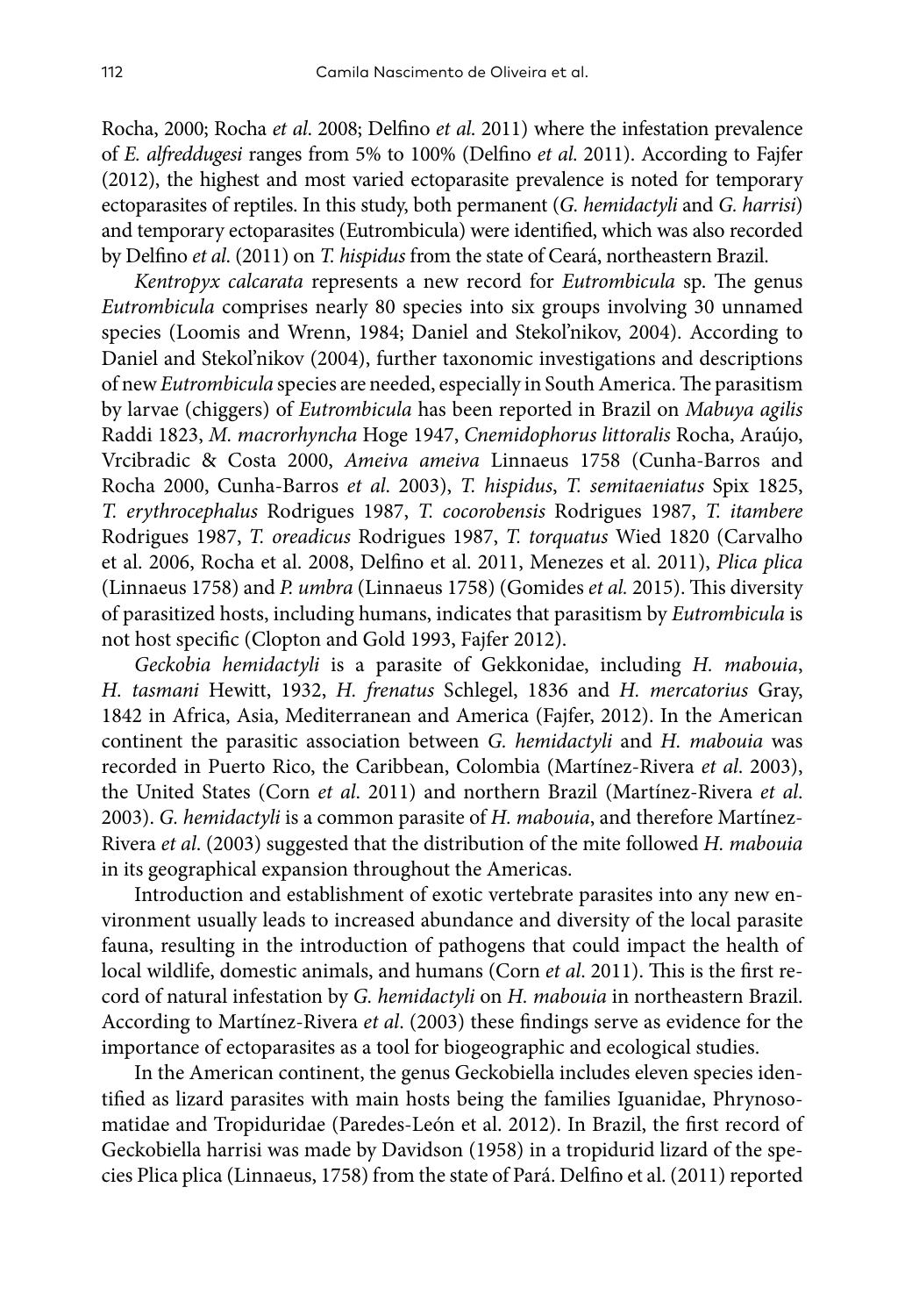the occurrence of Geckobiella sp. on T. hispidus from Ceará state. Geographic distribution of G. harrisi in Brazil is now extended to Pernambuco state.

In other studies, chiggers were found in axillary, ventral and dorsal regions, tail, and cloaca (Cunha-Barros and Rocha, 2000; Delfino *et al*. 2011) and the main infestation sites were the mite-pockets and post femoral region in different species of lizards (Carvalho *et al*. 2006; Rocha *et al*. 2008; Delfino *et al*. 2011). Apparently mite-pockets restrict the distribution of chiggers on the lizard's body, reducing damage (Bauer *et al*. 1990). In the present study, *G. harrisi* was found in the mitepockets, although pterygosomatids are not usually found in this site (Delfino *et al*. 2011). According to Fajfer (2012), despite living under the lizard scales, pterygosomatids may also occur in "pocket-like structures" and in completely unprotected sites on the host's body. Imbricate scales and the presence and morphology of mite-pockets influence ectoparasitism in lizards (Cunha-Barros and Rocha, 2000; Bertrand and Modrý, 2004; Carvalho *et al*. 2006; Menezes *et al*. 2011). The pattern of scales is very characteristic in K. calcarata and mite-pockets are absent. Mites of lizards can occupy a wide range of parasitic niches and most species are very specific of the location in their host (Fajfer, 2012). In the study made by Delfino *et al*. (2011), *Geckobiella* sp. occurred uniformly under the scales throughout the body of T. hispidus, and mite species was found on same host specimen as E. alfreddugesi although they did not occupy the same infestation site. Geckobia hemidactyli was found in specimens of *H. mabouia* on the ventral surface, axilla, groin and tail (Martínez-Rivera *et al*. 2003). In adult lizards, mites are particularly abundant on body parts that come in contact during mating (ventral and dorsal surface, axilla, groin and tail) facilitating the transmission (Martínez-Rivera *et al*. 2003).

According to Martínez-Rivera *et al*. (2003), sexual contact or other prolonged and direct physical interaction is the most likely way for a host to acquire *Geckobia* mites. Mites and ticks are vectors of several infectious diseases and may cause direct impact (dermatitis and anemia) on the health of the lizards (Fajfer, 2012). Despite this, parasitized lizards studied here did not present any evidence of skin damage due to external parasites. *E. alfreddugesi* has previously been found on humans (Clopton and Gold, 1993) and infested lizards may be part of its natural life cycle. Further research of mite infestations in lizards in Brazil is needed to understand the life cycle of these mites and the potential role of lizards as reservoirs of mites infesting humans. The results obtained show the importance of considering the host and parasite relationship as a relevant study tool, since it is possible to evidence patterns of historical biogeography, as well as morphological, physiological and ecological factors determining species distribution.

#### **Acknowledgments**

We would like to thank the reviewers for their contribution to the quality of the published paper.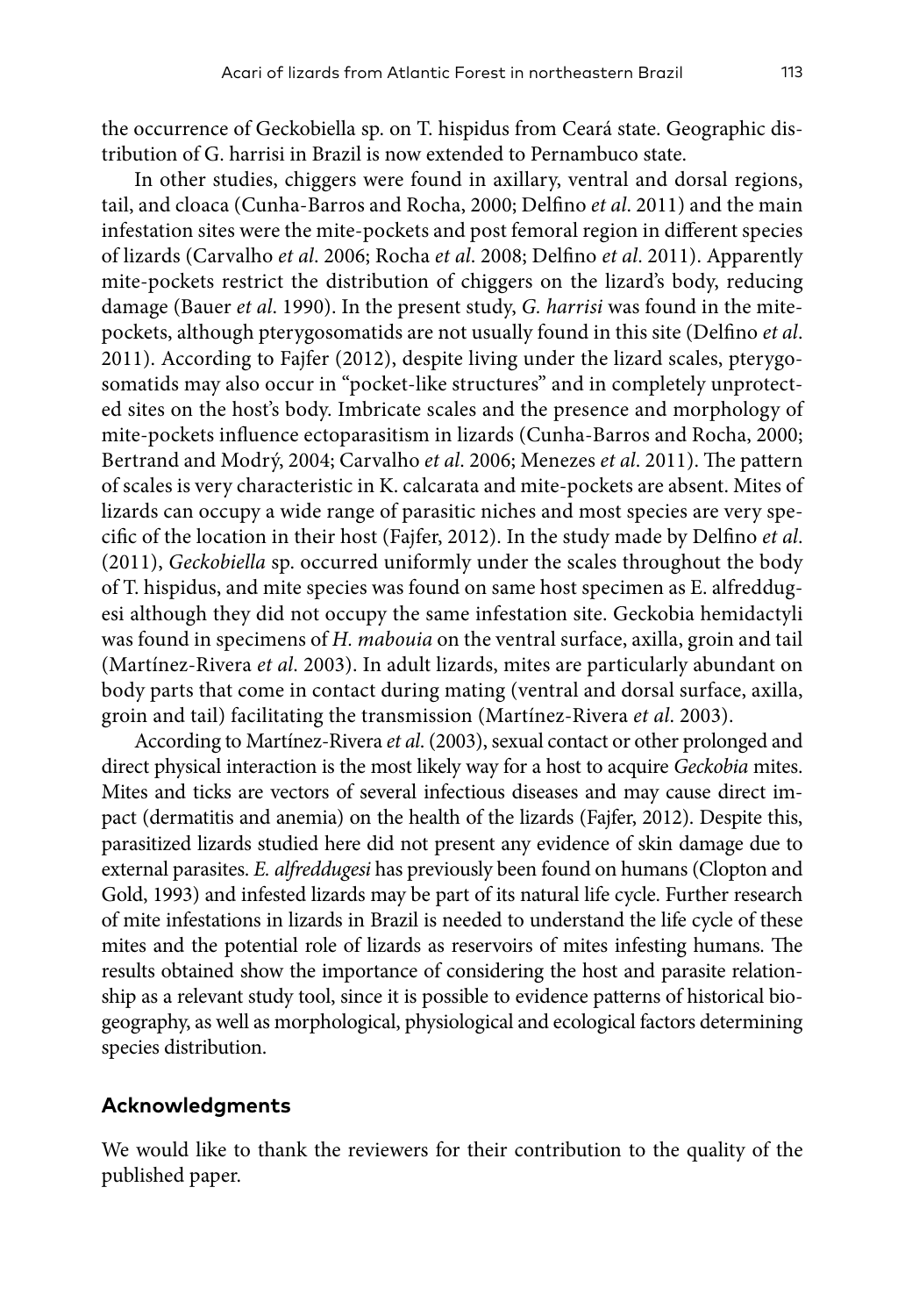# **References**

- AVILA-PIRES, T.C.S. 1995. Lizards of brazilian Amazonia (Reptilia: Squamata). *Zoologische verhandelingen*, **299**(1): 1–706.
- BARBOSA, A.R.; SILVA, H.; ALBUQUERQUE, H.N.; RIBEIRO, I.A.M. 2006. Contribuição ao estudo parasitológico de jibóias, *Boa constrictor constrictor* Linnaeus, 1758, em cativeiro. *Revista de biologia e ciências da terra*, **6**(2): 1–18.
- BAUER, A.M.; RUSSEL, A.P.; DOLLAHON, N.R. 1990. Skin folds in gekkonid genus *Rhacodactylus*: a natural test of damage limitation hypothesis of mite pocket function. *Canadian Journal of Zoology*, **68**(6): 1196–1201.<https://doi.org/10.1139/z90-178>
- BERTRAND, M.; MODRÝ, D. 2004. The role of mite pocket-like structures on Agama *caudospinosa* (Agamidae) infested by *Pterygosoma livingstonei* sp. n. (Acari: Prostigmata: Pterygosomatidae). *Folia Parasitologica*, **51**(1): 61–66.<https://doi.org/10.14411/fp.2004.009>
- BOCHKOV, A.V.; MIRONOV, S.V. 2000. Two new species of the genus *Geckobia* (Acari: Pterygosomatidae) from geckons (Lacertilia: Gekkonomorpha) with a brief review of host-parasite associations of the genus. *Russian Journal of Herpetology*, **7**(1): 51–58.
- BRENNAN, J.M.; GOFF, M.L. 1977. Keys to the genera of chiggers of the Western Hemisphere (Acarina: Trombiculidae). *The Journal of parasitology*, **63**: 554–566. [https://doi.](https://doi.org/10.2307/3280021) [org/10.2307/3280021](https://doi.org/10.2307/3280021)
- CARVALHO, A.L.G.; ARAÚJO, A.F.B.; SILVA, H.R. 2006. Patterns of parasitism by Eutrombicula alfreddugesi (Oudemans) (Acari, Trombiculidae) in three species of Tropidurus Wied (Squamata, Tropiduridae) from Cerrado habitat of Central Brazil. *Revista Brasileira de Zoologia*, **23**(4): 1010–1015.<https://doi.org/10.1590/S0101-81752006000400005>
- CORN, J.L., MERTINS, J.W.; HANSON, B.; SNOW, S. 2011. First reports of ectoparasites collected from wild-caught exotic reptiles in Florida. *Journal of Medical Entomology*, **48**(1): 94–100.<https://doi.org/10.1603/ME10065>
- CLOPTON, R.E.; GOLD, R.E. 1993. Distribution and Seasonal and diurnal activity patterns of *Eutrombicula alfreddugesi* (Acari: Trombiculidae) in a forest edge ecosystem. *Journal of Medical Entomology*, **30**: 47–53. <https://doi.org/10.1093/jmedent/30.1.47>
- CUNHA-BARROS, M.; ROCHA, C.F.D. 2000. Ectoparasitism by chigger mites (*Eutrombicula alfreddugesi:* Trombiculidae) in a restinga lizard community. *Ciência e Cultura*, **52**(2): 108–113.
- CUNHA-BARROS, M.; VAN SLUYS, M.; VRCIBRADIC, D.; GALDINO, C.A.B.; HATANO, F.H.; ROCHA, C.F.D. 2003. Patterns of infestation by chigger mites in four diurnal lizard species from a restinga habitat (Jurubatiba) of Southeastern Brazil. *Brazilian Journal of Biology*, **63**(3): 393–399.<https://doi.org/10.1590/S1519-69842003000300005>
- DANIEL, M.; STELKOLNIKOV, A.A. 2004. Chigger mites of the genus *Eutrombicula* Ewing, 1938 (Acari: Trombiculidae) from Cuba, with the description of three new species. *Folia Parasitologica*, **51**(4): 359–366.<https://doi.org/10.14411/fp.2004.045>
- DAVIDSON, J.A. 1958. A new species of lizard mite and a generic key to the family Pterygosomidae (Acarina, Anystoidea). *Proceedings of the Entomological Society of Washington*, **60**:75–79.<https://doi.org/10.14411/fp.2004.045>
- DELFINO, M.M.S.; RIBEIRO, S.C.; FURTADO, I.P.; ANJOS, L.A.; ALMEIDA, W.O. 2011. Pterygosomatidae and Trombiculidae mites infesting *Tropidurus hispidus* (Spix, 1825)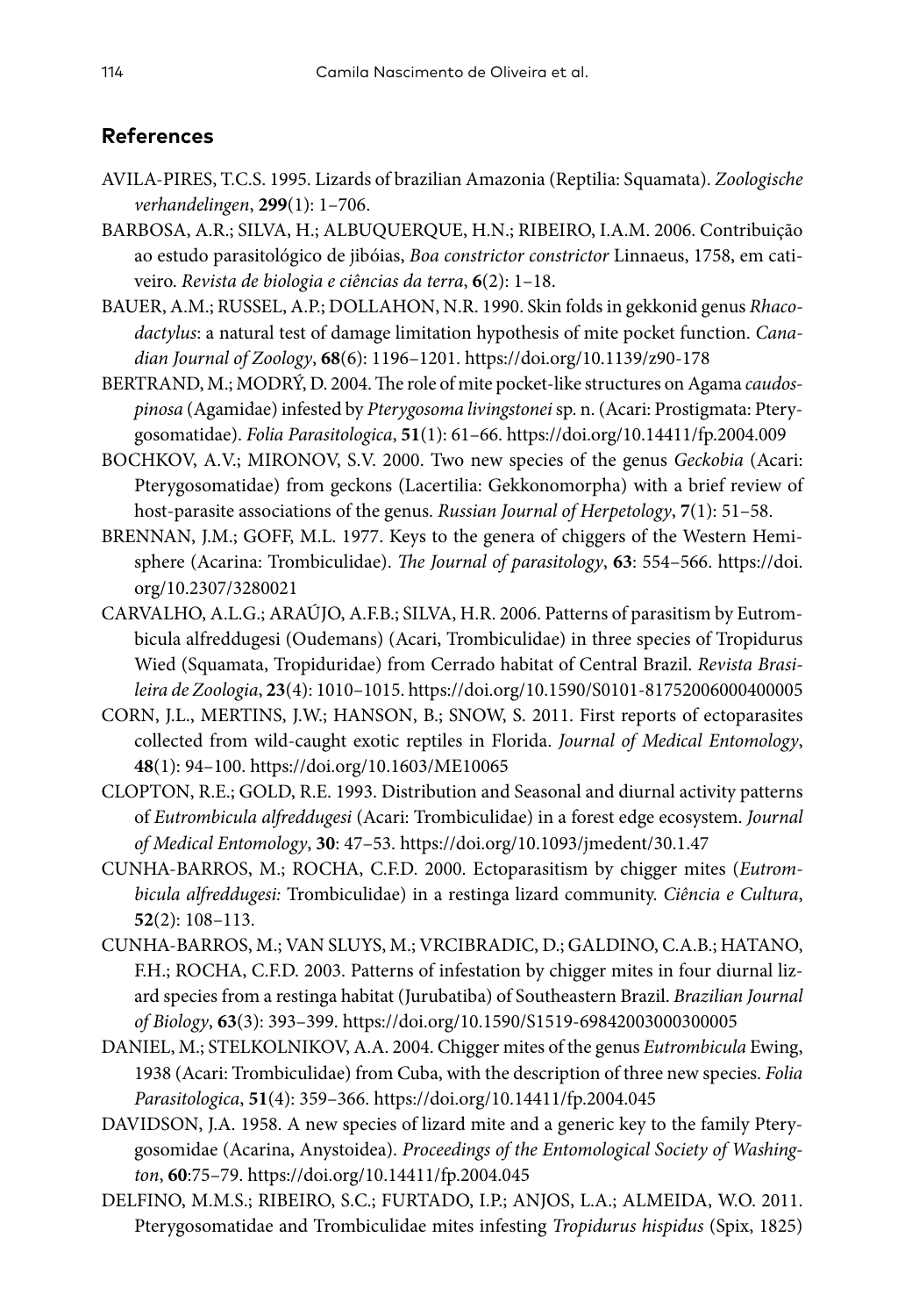(Tropiduridae) lizards in northeastern Brazil. *Brazilian Journal of Biology*, **71**(2): 549– 555.<https://doi.org/10.1590/S1519-69842011000300028>

- FAIN, A. 1964. Les Ophioptidae Acariens parasites dês ecailles des serpents (Trombidiformes). *Bulletin de I'lnstitut Royal des Sciences Naturelles de Belgique, Entomologie*, **40**: l–57.
- FAJFER, M. 2012. Acari (Chelicerata) parasites of reptiles. *Acarina*, **20**(2): 108–129.
- FEITOSA, A.A.N. 2004. *Diversidade de espécies arbóreas associada ao solo em toposseqüência de fragmento de Mata Atlântica de Pernambuco*. Recife, PE. Dissertação de mestrado. Universidade Federal Rural de Pernambuco, 102 p.
- FLECHTMANN, C.H.W.; JOHNSTON, D.E. 1990. *Zeterohercon*, a new genus of Heterozerconidae (Acari: Mesostigmata) and the description of *Zeterohercon amphisbaenae* n. sp. from Brazil. *International Journal of Acarology*, **16**(3): 143–148. [https://doi.](https://doi.org/10.1080/01647959008683526) [org/10.1080/01647959008683526](https://doi.org/10.1080/01647959008683526)
- GOMIDES, S.C.; MATURANO, R.; DAEMON, E.; GARCIA P.C.A.; RODRIGUES M.T. 2015. New reports of Acari ectoparasites on lizards of the genus *Plica* (Squamata: Tropiduridae) and a list of parasites known from this genus. *Salamandra*, **51**(2): 195–198.
- JACK, K.M. 1964. Leg-chaetotaxy with special reference to the Pterygosomidae (Acarina). *Annals of the Natal Museum*, **16**(1): 152–171.
- LAWRENCE, R.F. 1936. The Prostigmatic mites of South African lizards. *Parasitology*, **28**(1): 1–39. <https://doi.org/10.1017/S0031182000022228>
- LOOMIS, R.B.; WRENN, W.J. 1984. Systematics of the pest chigger genus *Eutrombicula* (Acari: Trombiculidae). *In*: D.A. GRIFFITHS; C.E. BOWMANN (eds.), *Acarology* 6, Vol. 1. Chischester, Ellis Horwood, p. 152–159.
- MENEZES, V.A.; FONTES, A.F.; GETTINGER, D.; VAN SLUYS, M.; ROCHA, C.F.D. 2011. A morphometric study of *Eutrombicula alfreddugesi* (Acari: Trombiculidae) infesting foour sympatric species of *Tropidurus* (Squamata: Tropiduridae) in northeastern Brasil. *Phyllomedusa*, **10**(1): 79–84. <https://doi.org/10.11606/issn.2316-9079.v10i1p79-84>
- MIRANDA, J.P.; COSTA, J.C.L.; ROCHA, C.F.D. 2012. Reptiles from Lençóis Maranhenses National Park, Maranhão, northeastern Brazil. *ZooKeys*, 246: 51–68. [https://doi.](https://doi.org/10.3897/zookeys.246.2593) [org/10.3897/zookeys.246.2593](https://doi.org/10.3897/zookeys.246.2593)
- MORATO, S.A.A.; DE LIMA, A.M.X.; STAUT, D.C.P.; FARIA, R.G.; DE SOUZA-ALVES, J.P.; GOUVEIA, S.F.; SCUPINO, M.R.C.; GOMES, R.; DA SILVA, M.J. 2011. Amphibians and reptiles of the Refúgio de Vida Silvestre Mata do Junco, municipality of Capela, state of Sergipe, northeastern Brazil. *Check List*, **7**(6): 756–762.<https://doi.org/10.15560/11015>
- PAREDES-LEÓN, R.; KLOMPEN, H.; PÉREZ, T.M. 2012. Systematic revision of the genera *Geckobiella* Hirst, 1917 and *Hirstiella* Berlese, 1920 (Acari: Prostigmata: Pterygosomatidae) with description of a new genus for American species parasites on geckos formerly placed in *Hirstiella*. *Zootaxa*, **3510**(1): 1–40.
- PRUDENTE, A.L.C.; MAGALHÃES, F.; MENKS, A.; MELO, J.F. 2013. Checklist of lizards of the Juruti, state of Pará, Brazil. *Check List*, **9**(1): 42–50. <https://doi.org/10.15560/9.1.42>
- MARTÍNEZ-RIVERA, C.C.M.; NEGRON, A.G.; BERTRAND, M.; ACOSTA, J. 2003. *Hemidactylus mabouia* (Sauria: Gekkonidae), Host of *Geckobia hemidactyli* (Actinedida: Pterygosomatidae), throughout the Caribbean and South America. *Caribbean Journal of Science*, **39**(3): 321–326.